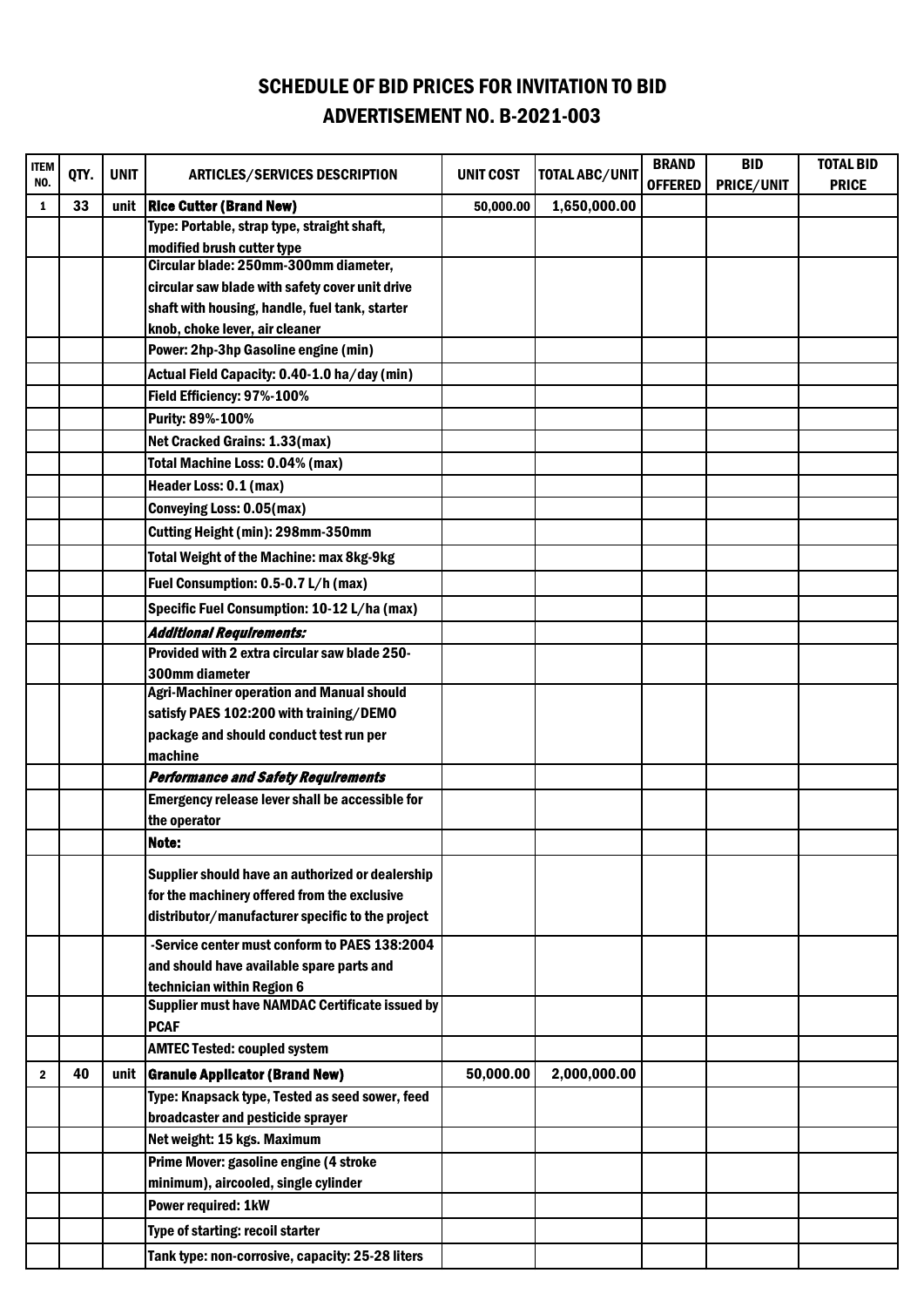|   |    |      | Must conform to PNS/PAES 165:2011, Granule          |            |              |  |  |
|---|----|------|-----------------------------------------------------|------------|--------------|--|--|
|   |    |      | <b>Applicator</b>                                   |            |              |  |  |
|   |    |      | Note:                                               |            |              |  |  |
|   |    |      | Supplier should have an authorized dealership for   |            |              |  |  |
|   |    |      | the machinery and engine offered from the           |            |              |  |  |
|   |    |      | exclusive distributor/manufacturer for the          |            |              |  |  |
|   |    |      | procurement of the project (for dealers only)       |            |              |  |  |
|   |    |      | <b>Agri-Machinery operation and Manual should</b>   |            |              |  |  |
|   |    |      | satisfy PAES 102:200                                |            |              |  |  |
|   |    |      | With training/DEMO package and should               |            |              |  |  |
|   |    |      | conduct test run per machine                        |            |              |  |  |
|   |    |      | -Supplier must have NAMDAC Certificate issued       |            |              |  |  |
|   |    |      | by PCAF with valid AMTEC Test Report: coupled       |            |              |  |  |
|   |    |      | system                                              |            |              |  |  |
|   |    |      | -The brand offered for the prime mover must be      |            |              |  |  |
|   |    |      | available in the local market for at least thirty   |            |              |  |  |
|   |    |      | $(30)$ years                                        |            |              |  |  |
|   |    |      | -Service center must conform to PAES 138:2004       |            |              |  |  |
|   |    |      | and should have available spare parts and           |            |              |  |  |
|   |    |      | technician within Region 6                          |            |              |  |  |
|   |    |      | Warranty period: 1 year from the date of            |            |              |  |  |
|   |    |      | acceptance of the recipient                         |            |              |  |  |
| 3 | 33 | unit | <b>Rice Thresher (Brand New)</b>                    | 120,000.00 | 3,960,000.00 |  |  |
|   |    |      | Type: Open, single cylinder with sifter and blowers |            |              |  |  |
|   |    |      | (with shakers)                                      |            |              |  |  |
|   |    |      | Threshing capacity: 1,700 kg/hr (min) or better     |            |              |  |  |
|   |    |      | Threshing efficiency: 100% or better                |            |              |  |  |
|   |    |      | Threshing recovery 99% minimum or better            |            |              |  |  |
|   |    |      | Net cracked grain: % maximum 5.0%; total            |            |              |  |  |
|   |    |      | losses: 0.10% (max)                                 |            |              |  |  |
|   |    |      | Purity with sifter and fan: 96% min                 |            |              |  |  |
|   |    |      | Mechanically damaged grain %; 2% max                |            |              |  |  |
|   |    |      | Noise level, db (A): 95 db (A) max.                 |            |              |  |  |
|   |    |      | Engine: 8Hp (minimum) Four stroke,                  |            |              |  |  |
|   |    |      | watercooled, horizontal cylinder diesel             |            |              |  |  |
|   |    |      | Maximum power developed 90% of the rated max        |            |              |  |  |
|   |    |      | power (min)                                         |            |              |  |  |
|   |    |      | Continuous power developed 90% of the rated         |            |              |  |  |
|   |    |      | max power                                           |            |              |  |  |
|   |    |      | Specific Fuel Consumption: 325 g/kw-h (max)         |            |              |  |  |
|   |    |      | <b>Manual cracking</b>                              |            |              |  |  |
|   |    |      | Additional Requirements:                            |            |              |  |  |
|   |    |      | Note:                                               |            |              |  |  |
|   |    |      | Supplier should have an authorized dealership for   |            |              |  |  |
|   |    |      | the machinery and engine offered from the           |            |              |  |  |
|   |    |      | exclusive distributor/manufacturer for the          |            |              |  |  |
|   |    |      | procurement of the project (for dealers only)       |            |              |  |  |
|   |    |      | The brand of engine offered must be available in    |            |              |  |  |
|   |    |      | the local market for atleast 30 years               |            |              |  |  |
|   |    |      | -Supplier must have NAMDAC Certificate issued       |            |              |  |  |
|   |    |      | by PCAF                                             |            |              |  |  |
|   |    |      | With valid AMTEC Test Report: coupled system        |            |              |  |  |
|   |    |      | -Service center must conform to PAES 138:2004       |            |              |  |  |
|   |    |      | and should have available spare parts and           |            |              |  |  |
|   |    |      | technician within Region 6                          |            |              |  |  |
|   |    |      | with reflectorized DA Western Visayas Logo 6"       |            |              |  |  |
|   |    |      | dia. Or much better depending on space for logo     |            |              |  |  |